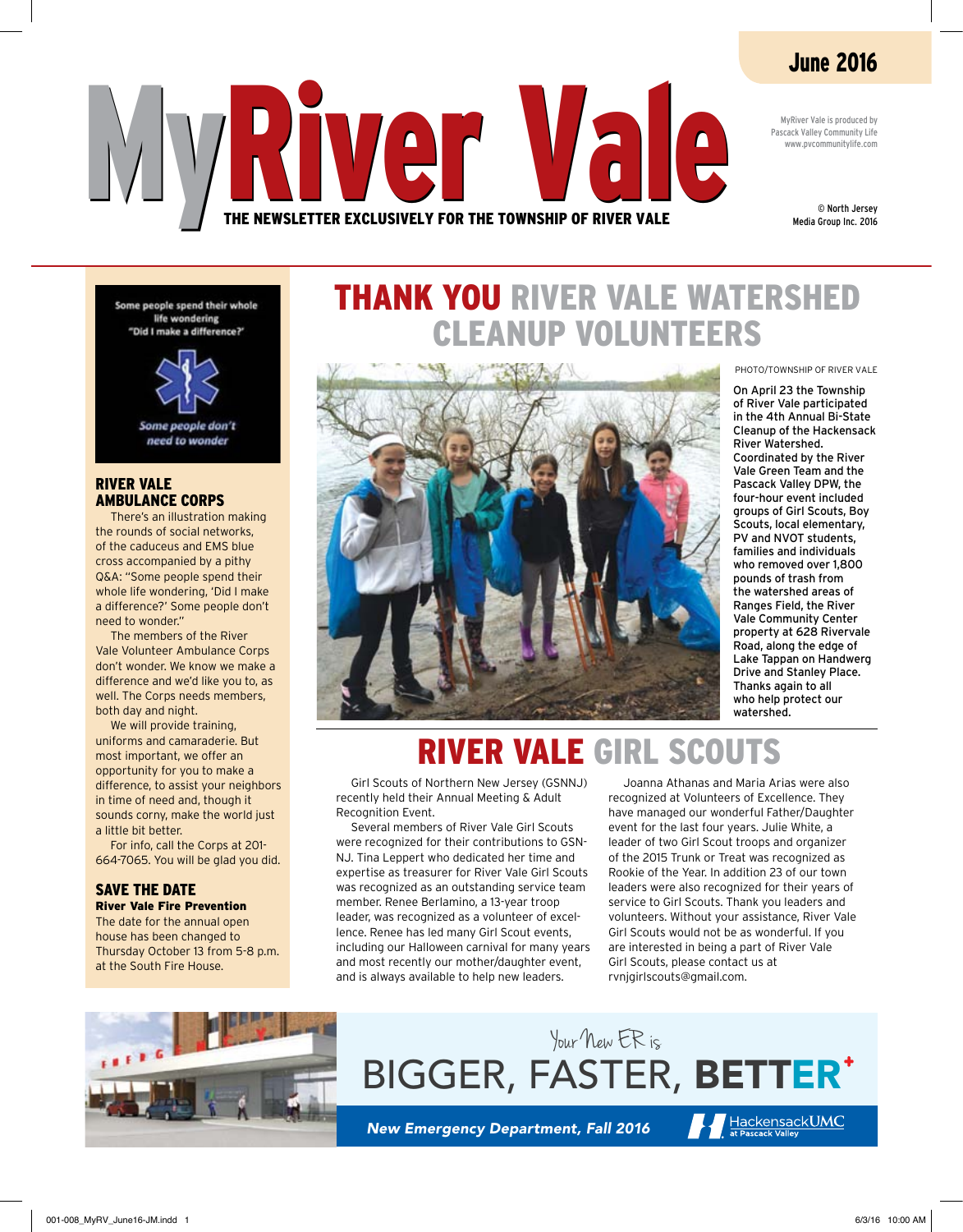# **RIVER VALE** IMMER MARKET

**TOWN HALL PARKING LOT 406 RIVERVALE RD VISIT: WWW.RIVERVALENJ.ORG** 



## Thursdays 12-6PM June 2 - October 27

For more info or directions call 201-664-2346 x1006 **Visit: www.rivervalenj.org** 

for a list of our vendors and to sign up for our eblast





### Weekly golf camps

River Vale Country Club weekly summer golf camps run from Monday, June 20 through the week of August 8. The camps are open to children of all abilities from the age of 7-15. All phases of the game are covered. More camp information and registration forms can be found on our website at rivervalecc.com.

### Al fresco dining

Come enjoy some wonderful al fresco dining on our beautiful patio surrounding the clubhouse with the best views. The patio is a great place to grab a bite to eat while looking out over the golf course.

### Men's, Ladies and Junior Leagues

 Our Tuesday night ladies 9 hole leagues and Thursday night men's 9 hole leagues are underway. The leagues are new this season and have received a nice response. For those of you that missed the registration, please call the pro shop for more information about being added to our sub list. River Vale Country Club has entered a team into the PGA Junior Golf League. The team will travel to various courses and compete in scramble format matches under the guidance of coach Matt Dunn, PGA.

#### **2** june 2016 MyRiver Vale

A message from the DPW on garden debris

Garden debris collection takes place on Tuesdays from March 29-October 18, weather permitting.

Please place garden debris by the curb on Monday evening. Do not place garden debris in the roadway or blocking fire hydrants. Do not mix dirt, rocks, stones, asphalt or similar material with garden debris. All containers shall be removed by 8 p.m. on the collection day.

Garden debris branches must be less than two inches in diameter in approved containers. Brush and bushes should be cut to four feet in length and tied in bundles that are less than 50 pounds. Grass needs to be placed in approved containers.

Approved containers consist of trash cans, which are 32 gallons or less, not to exceed 75 pounds in weight, with handles and drain holes or cover(s). Also biodegradable paper bag(s) are not to exceed 50 pounds in weight, with the word "Bio-Degradable" printed on side. Plastic bags are not approved containers.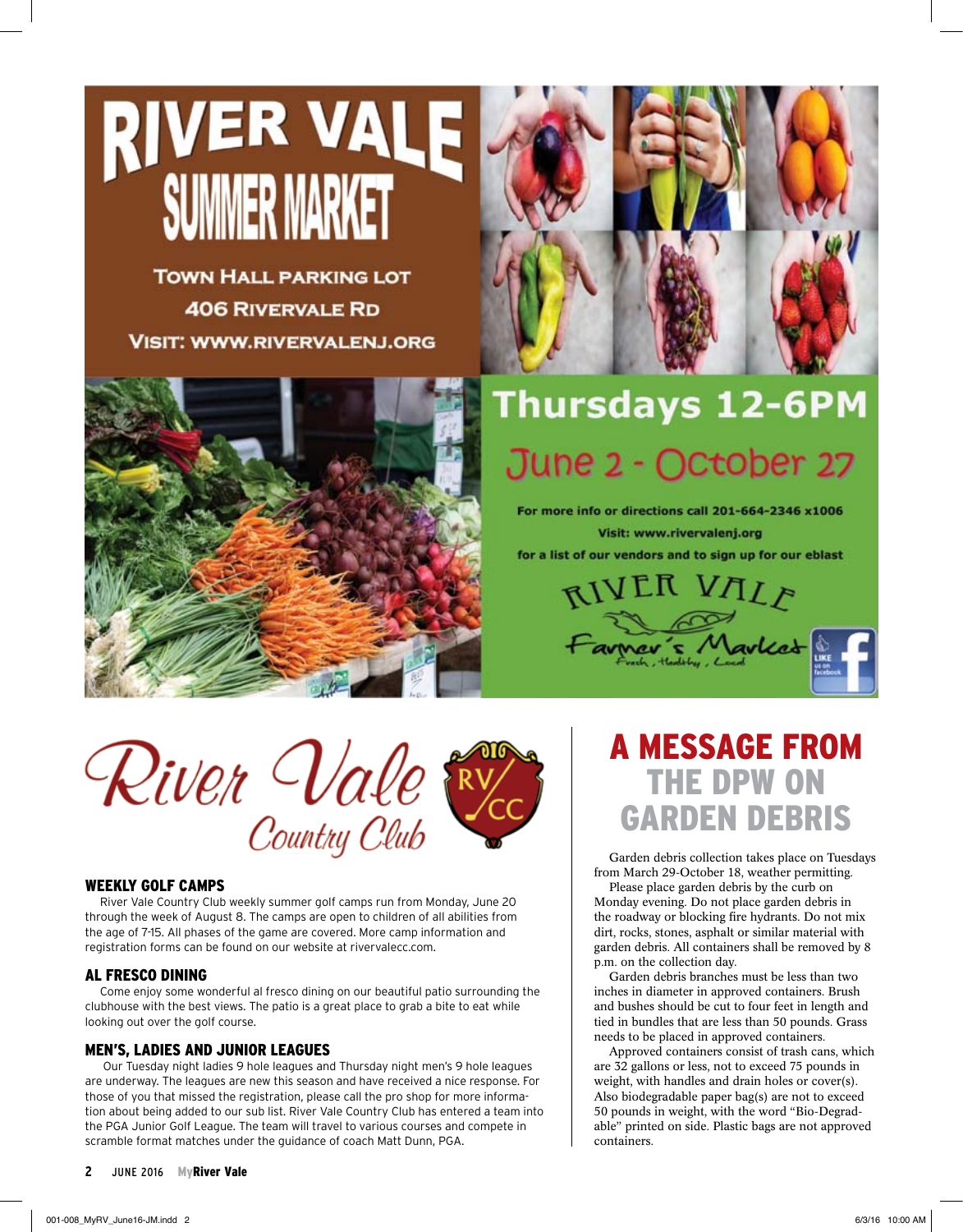### River Vale Free Public Library

412 Rivervale Road 201-391-2323 rivervalelibrary.org



Things heat up when it's summertime at the River Vale Public Library. Take our digital library with you on vacation.

• Hoopla is a digital collection of streaming and downloadable movies, TV shows, music, and audio books that you can access on your computer or download to a portable device. All titles are always available.

• Zinio is a digital newsstand. You can borrow over 250 magazines and read them on your computer or download them to portable devices. All titles are always available.

• eBooks & eAudio Books - An expanding collection of books for adults, young adults and children. Some reservations are required for popular new books.

• Book Flix – eBooks and activities for Pre-K through 3rd grade. Build a love of reading and learning for your child by pairing fiction and non-fiction reading material. Book Flix provides engaging fictional storybooks paired with nonfiction eBooks to build background knowledge and content-area learning. All titles are always available through our library's website.

• True Flix - Non-fiction eBooks and activities for Grades 3-5. TrueFlix is an online resource which meets Common Core State Standards by developing literacy skills along with content-area knowledge in science and social studies. All titles are always available through our library's website.

Need help setting up your digital library? Contact our Tech Librarian, Diane, and arrange for an individual, 30-minute instructional session tailored to your needs. Diane will assist you in setting up your accounts to access our digital collections and help with any and all of your basic technology questions. Call the library to schedule your appointment.

#### 2016 Summer Reading Program

Encourage the reading habit with a structured program featuring prizes, crafts and special events. The theme for 2016 is "On Your Mark, Get Set…Read!" Ongoing, in-person registration begins Monday, June 20.

Pre-readers (Children not yet reading independently – ages 3 and up): Listen to 20 or more books and be invited to our Reading Party in August.

Summer Reading Club (Children who read independently): Read five or more books to be invited to our Reading Party in August. Read 10 or more books and earn a reading certificate and a special prize.

Young Adult Reading Club (5th grade and up): Read books, earn prizes, and enjoy programs with your friends.

### Regular Adult Programs

The Friends of the River Vale Library **Book Discussion Group** usually meets every second Wednesday of the month at 7:30 p.m. in the Community Room. Upcoming selections are listed on our website. Pick up next month's book at the Circulation Desk. Newcomers are always welcome.

The Knit & Crochet Group meets twice a month on Friday mornings. No matter what your skill level, join the group, make new friends and improve your craft. Visit our website or call the library for the monthly schedule.

The River Vale Backyard Garden Club meets Tuesday, June 21 at 7 p.m. Recycling and backyard composting will be presented by Angela Bonarno-Lynch, solid waste technical advisor of the Bergen County Utilities Authority.

Movies – Movies – Movies. Check our online calendar for upcoming showings for adults and children.

The library offers English as a Second Language (ESL) tutoring. Volunteer to assist members of your local community improve their English and learn about American culture. No experience is necessary as we make tutor training available through the Literacy Volunteers of Pascack Valley. Potential students and tutors should contact Dale Friedman at the library for more information.

Join the Friends of the River Vale Library. Please give generously to the Friends during their 2016 Annual Fund Drive. We need new members who love the library. Join the group, make new friends and help to plan and support new endeavors for your library. Our next meeting is Tuesday, June 14 at 7 p.m.

#### Difficulty Reading?

Do you know someone who has difficulty reading because of a temporary or permanent visual or physical limitation?

• Visual handicaps including Macular Degeneration, Cataracts, Diabetic Retinopathy. • Severe auditory impairments in combina-

tion with legal blindness.

• Physical handicaps which result in an inability to hold a book or turn pages.

• Children or teens that have difficulty reading standard print because of a physical impairment, a reading disability or vision impairment.

### River Vale Police Department

Residents need to mind their Old, Expired meds



PHOTO COURTESY OF RIVER VALE POLICE DEPARTMENT

The drop box at police headquarters is one way to dispose of unwanted or unused medications. There is also a box that can be requested for special events and group meetings.

The River Vale Police Department in cooperation with the NJ Division of Consumer Affairs and the DEA is a designated permanent drop off site for "Project Medicine Drop" which allows individuals to dispose of unused and expired medications 24/7.

With the abuse of prescription medications at epidemic proportions, the program helps to prevent the diversion of opioids and other types of prescription medication. Bergen County alone has one of the highest rates of abuse in the state. The Department also offers a portable drop box available to any group or organization wishing to utilize it at a special events or group meetings. Anyone seeking more information can contact the River Vale Police Department at 201-664-1111, ext. 1140.

Contact the library to learn more about a free service available through the NJ State Library Talking Book and Braille Center. The Center provides personal assistance to access a vast collection of more than 60,000 books and 42 periodicals available in Braille, cassette and digital formats. The library has "talking book machines" that you can try out in the library setting to see if they are appropriate for your special needs.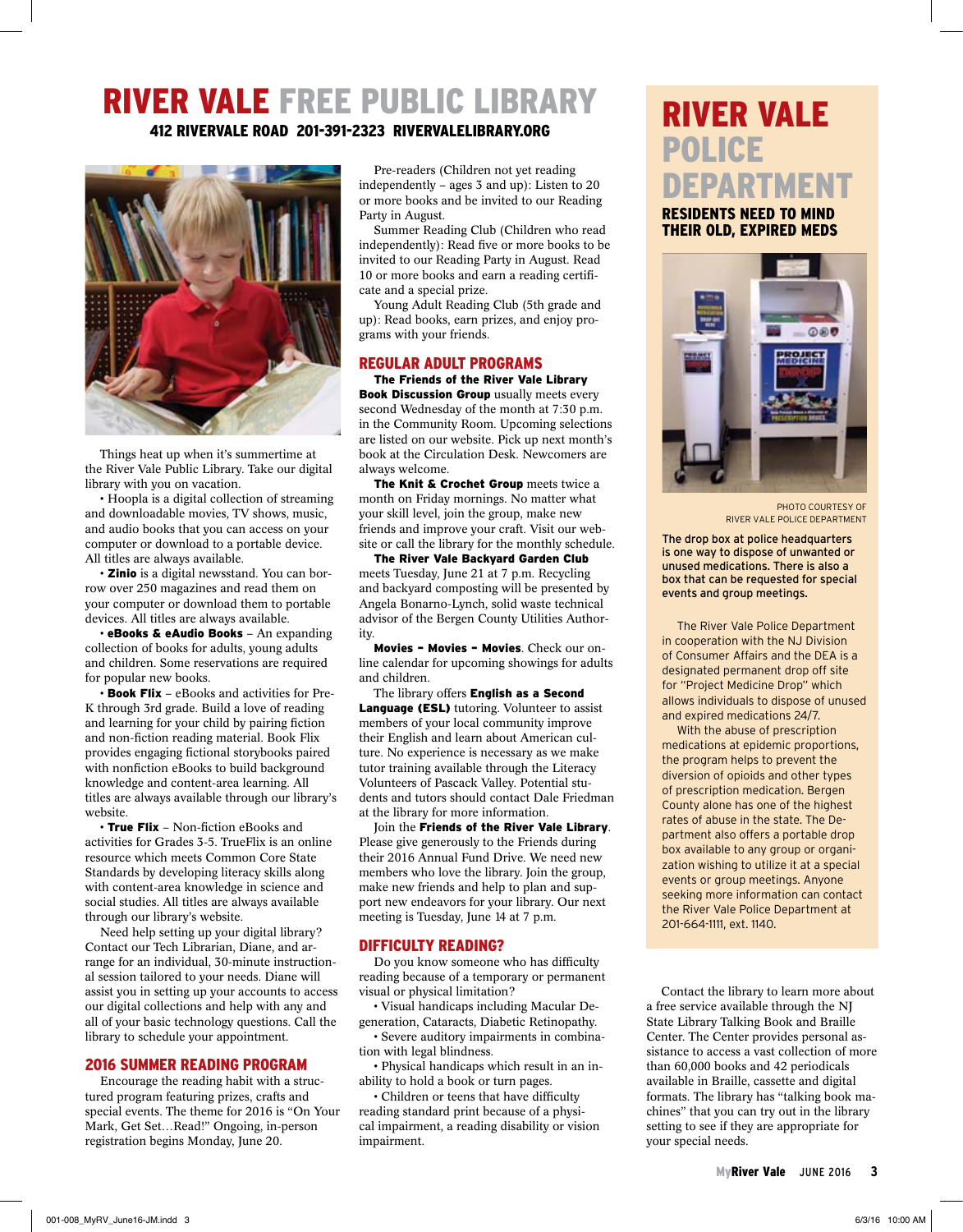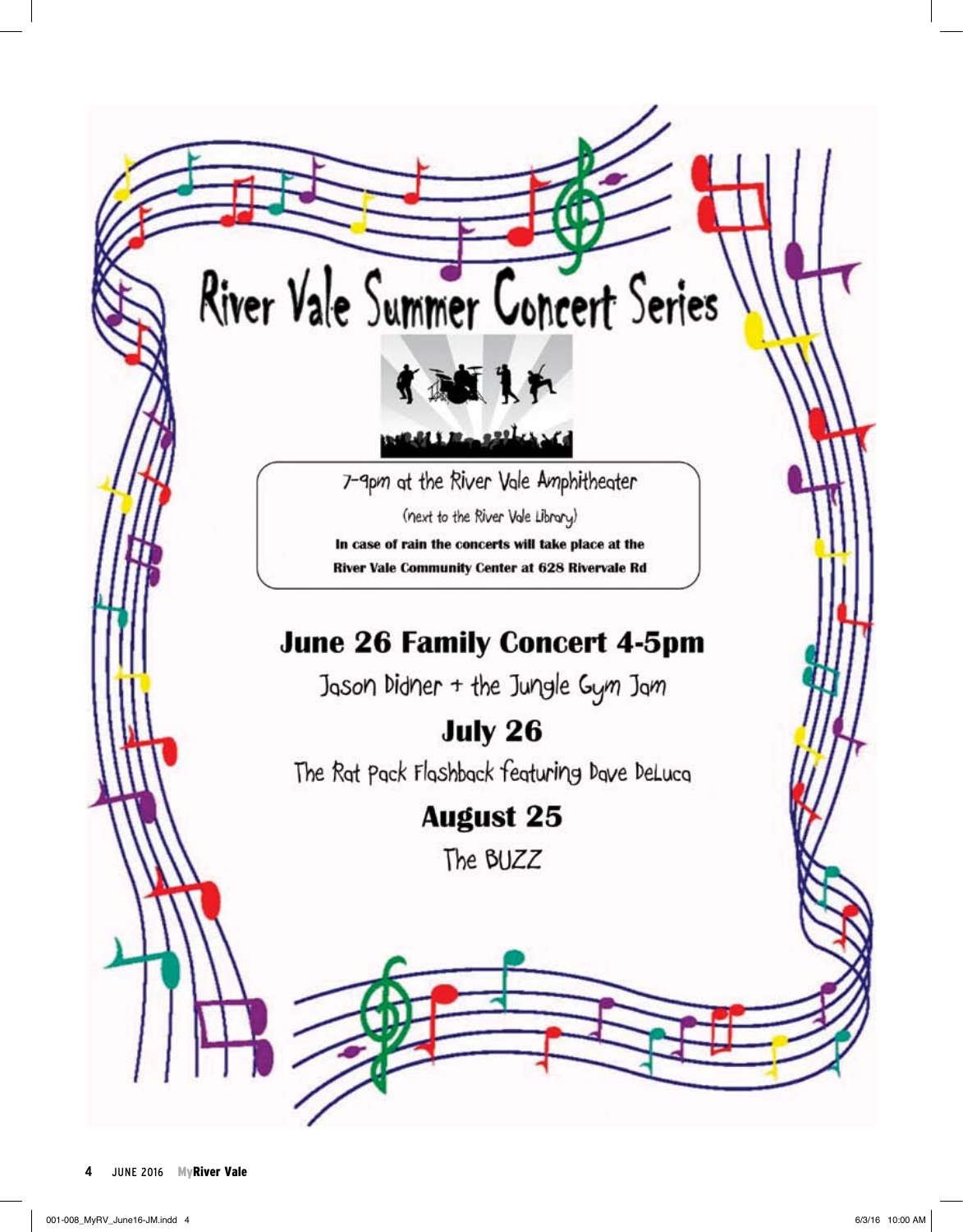### River Vale Police Department RVPD debuts new addition to its fleet



On May 28, the River Vale Police Department (RVPD) debuted "RVPD H1" – a 2004 Humvee (High Mobility Multipurpose Wheeled Vehicle) – at the Township's annual Memorial Day parade. Invited along for the inaugural ride were members of the River Vale Junior Police Academy, Boy Scouts, and Girl **Scouts**.

RVPD acquired the vehicle at no cost to the Township through the LESO (Law Enforcement Support Office) 1033 Program. This initiative allows previously used military equipment to be repurposed for law enforcement use by police agencies. The Humvee was stripped and painted at a generously discounted price by Rich's Automotive of Emerson.

RVPD H1 will be used for emergencies, including transportation of equipment and high water rescue, as well as community policing initiatives. Several times in the recent past, River Vale has experienced significant flooding in different parts of the Township that required the evacuation of residents. During those times, RVPD was limited in its availability to respond to flood prone areas in order to assist residents. With the addition of H1 to the fleet, River Vale Police will be better able to respond during these and other extreme PHOTO/RIVER VALE PD weather events in order to render aid to those in need.

### mayor's wellness campaign

#### Kids Summer Tennis Clinic

If your child is interested in learning how to play tennis or improve their skills, sign up for the 8-week Summer Kids Tennis Clinic. We are offering 8 consecutive Tuesdays, 8 consecutive Thursdays or twice a week lessons starting June 21 through August 11. Lessons will be held at the River Vale Tennis Courts, 406 Rivervale Road, from: 1-2 p.m. for 5-8 year olds; 2-3 p.m. for 9-up. All lessons will be instructed by the PVHS Tennis Team with a 4-child minimum and maximum of 12 per class. The cost for the 8-week session is \$85 for once a week or \$170 for twice a week. Payment can mailed or dropped off at Town Hall, cash or check payable to Township of River Vale by June 18. Classes are open to non-residents. Register by visiting rivervalenj.org and log onto Community Pass, browse activities, select Mayors Wellness, verify all information and select the class for which you would like to register for by June 18. For any questions contact Anne Catalano at wellness@ rivervalenj.org or call 201-913-9514.

### Teen Tennis Clinic

A Teen 8-Week Tennis Clinic will start on Tuesdays, June 2 –August 9, from 7-8 p.m. at the River Vale Tennis Courts, 406 Rivervale Rd. There is a 4-person minimum and maximum of 12 per class. The cost for the 8-week session is \$85. Payment can be made online through Community Pass. Classes are open to non-residents. Register by visiting www.rivervalenj.com, log onto Community Pass, browse activities, select Mayors Wellness, verify all information and select the class for which you would like to register by June 18. For any questions contact Anne Catalano at wellness@rivervalenj.org or call 201-913-9514.

#### Adult Tennis Clinic

An Adult 8-Week Tennis Clinic will start on Wednesdays, June 22–August 10, from 7-8 p.m. at the River Vale Tennis Courts, 406 Rivervale Rd. There is a 4-adult minimum and maximum of 12 per class. The cost for the 8-week session is \$85. Payment can be made online through Community Pass. Classes are open to non-residents. Register by visiting www.rivervalenj.org, log onto Community Pass, browse activities, select Mayors Wellness, verify all information and select the class for which you would like to register by June 18. For any questions contact Anne Catalano at wellness@rivervalenj.org or call 201-913-9514.

#### Kids Summer Tennis Camp

Join our one week Tennis Camp at the River Vale Tennis Courts at 406 Rivervale Rd., from 9am-12pm on August 8th - August 12th, for ages 6-13. Your child will be introduced to basic tennis skills which they will then implement during match play. Camp will be adapted for beginners and advanced players. All sessions will be instructed by Joshua Kasper with a 4 child minimum and maximum of 12. In case of rain, sessions will be made-up on the following week. The cost for the one week camp is \$175. Classes are open to non-residents. Visit www. rivervalenj.org and log onto Community Pass to register and make payment online by July 31st.

### Safety Town Summer Camp

"SAFETY TOWN" is an early childhood education program designed to introduce children to all types of safety behavior through their own involvement. They do this by role-playing in simulated and actual life situations under the guidance of teachers, a police officer and student volunteers. Safety songs, poems, art projects, stories, movies and visits with Police and Fire Departments and First Aid Squads make this program a fun learning experience that children eagerly look forward to attending. This camp is open to River Vale students entering Kindergarten in September of 2016. The camp starts Monday August 1-Thursday August 11: Group 1 will meet from 9-10:30 a.m. and Group 2 from 10-11:30 a.m. at the River Vale Community Center, 628 Rivervale Rd. The fee for the camp is \$65 via credit card through Community Pass or by check made payable to the Township of River Vale. Register by visiting www.rivervalenj.org and log onto Community Pass, browse activities, select Summer Camps, verify all information and select the camp which you would like to register for. Volunteer opportunities are also available, please contact camp director Tina Leppert at 201 370 2737 to apply.

#### Senior Fitness

Low impact balance and strength training classes are being held on Tuesdays and Thursdays 12:30-1 p.m. Prepay \$20 for 4 classes which will be collected on the first day of the class, cash or check made payable to Township of River Vale. All classes will be held at the River Vale Community Center, 628 Rivervale Rd. Classes are also open to non-residents. Pre-register for this class by emailing wellness@rivervalenj.org or call Anne 201-913-9514.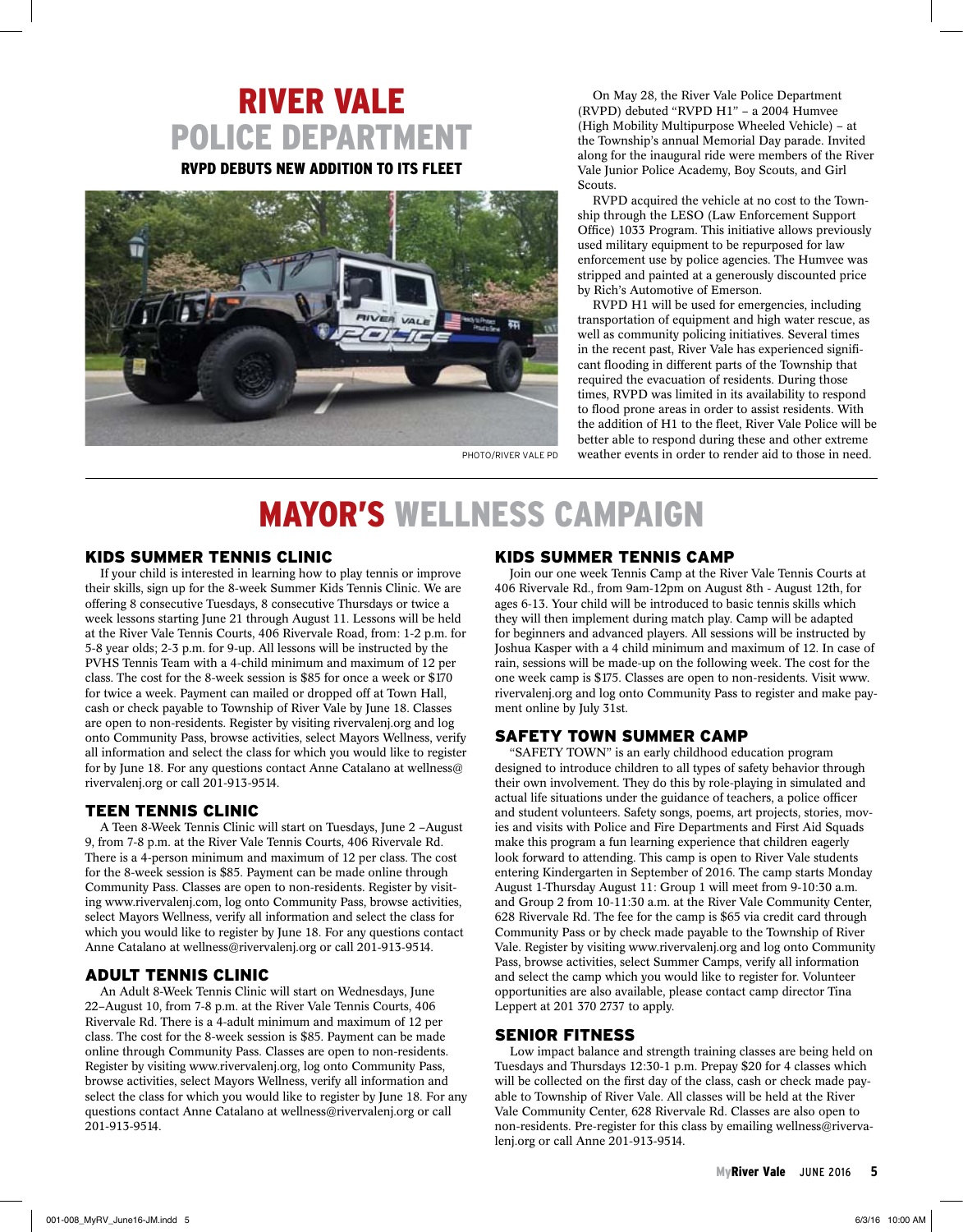

### **We Make Teams Happen!**

### **SPORTS & TEAM SUMMER CAMP**

Each day, the children play a mix of interesting sports challenges, standard sports games and team activities using our many games and challenges. Activities and instruction will include

**Soccer** 

**Basketball** 

**Mini Golf** 

**Baseball/Softball** 

Kickball

**Football** 

**Hockey** 

**Frisbee games** 

Additionally, the children will participate in a series of team building and leadership games that will increase their problem-solving and critical thinking

The last day will include a Carnival where all the children will go home with prizes.

|    | DATE: | <b>August 22-26</b>                                                                                                                                                                   |
|----|-------|---------------------------------------------------------------------------------------------------------------------------------------------------------------------------------------|
|    | TIME: | 9am-1pm                                                                                                                                                                               |
| Ŧ. | AGES: | $4 - 11$                                                                                                                                                                              |
|    |       | <b>LOCATION: River Vale Community Center</b>                                                                                                                                          |
|    |       | 628 Rivervale Rd                                                                                                                                                                      |
|    |       | (behind the North Firehouse)                                                                                                                                                          |
|    | COST: | \$195 open to non-residents                                                                                                                                                           |
|    |       | <b>Registration begins April 1st</b>                                                                                                                                                  |
|    |       | Online registration through www.rivervalenj.org                                                                                                                                       |
|    |       | Click on the program registration link which will bring you<br>to Community Pass, login, select browse activities, select<br>Mayors Wellness, verify all the Information, then select |

the appropriate class & checkout

Payment will be collected on the first day of class with either cash or check payable to:

### **Township of River Vale**

Anne Catalano at wellness@rivervalenj.org





**Mayors Wellness Campaign** Put your community in motion.

www.teammakersnj.com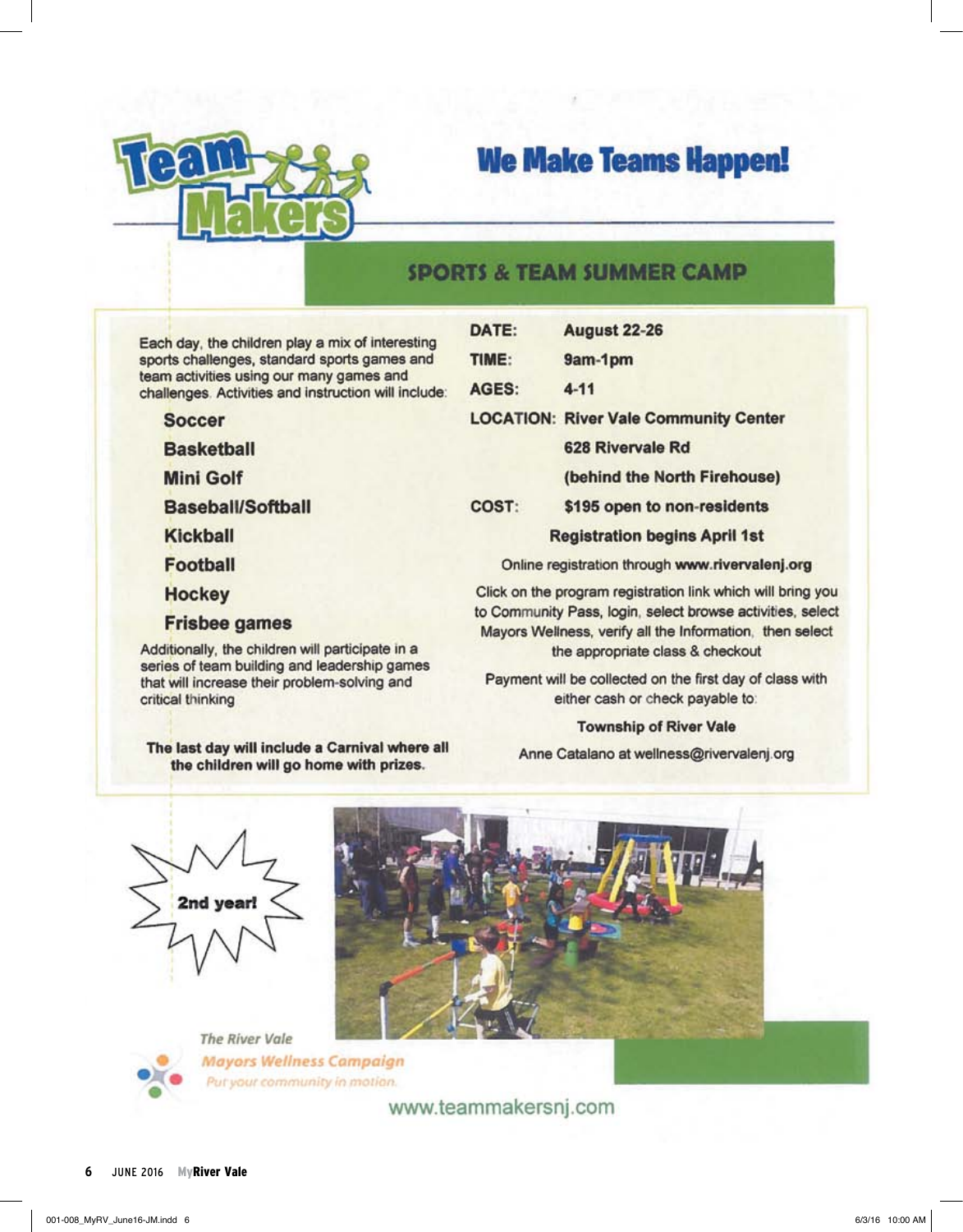## RECYCLING CALENDAR 2016

|    | <b>JANUARY</b> |    |    |    |    |    |  |  |  |  |  |
|----|----------------|----|----|----|----|----|--|--|--|--|--|
| S  | M              |    | W  |    |    | S  |  |  |  |  |  |
|    |                |    |    |    |    | 2  |  |  |  |  |  |
| 3  | 4              | 5  | 6  |    | 8  | 9  |  |  |  |  |  |
| 10 | 11             | 12 | 13 | 14 | 15 | 16 |  |  |  |  |  |
| 17 | 18             | 19 | 20 | 21 | 22 | 23 |  |  |  |  |  |
| 24 | 25             | 26 | 27 | 28 | 29 | 30 |  |  |  |  |  |
| 31 |                |    |    |    |    |    |  |  |  |  |  |

| <b>APRIL</b>     |  |   |    |    |    |                |  |  |  |
|------------------|--|---|----|----|----|----------------|--|--|--|
| W<br>S<br>S<br>M |  |   |    |    |    |                |  |  |  |
|                  |  |   |    |    |    | $\overline{2}$ |  |  |  |
| 3                |  | 5 | 6  |    | 8  |                |  |  |  |
| 10               |  |   | 13 | 14 | 15 | 16             |  |  |  |
| 17               |  | 9 | 20 | 21 | 22 | 23             |  |  |  |
| 24               |  | 6 | 27 | 28 | 29 | 30             |  |  |  |

| JULY |    |    |    |    |    |    |  |  |  |  |
|------|----|----|----|----|----|----|--|--|--|--|
|      | М  |    | W  |    |    | S  |  |  |  |  |
|      |    |    |    |    |    | 2  |  |  |  |  |
|      | 4  | 5  |    |    | 8  |    |  |  |  |  |
| 10   |    |    | 13 | 14 | 15 | 16 |  |  |  |  |
| 17   | ß  | 9  | 20 | 21 | 22 | 23 |  |  |  |  |
| 24   | r, | 26 | 27 | 28 | 29 | 30 |  |  |  |  |
| 31   |    |    |    |    |    |    |  |  |  |  |

|                  | <b>OCTOBER</b> |    |    |    |    |    |  |  |  |  |  |
|------------------|----------------|----|----|----|----|----|--|--|--|--|--|
| S<br>S<br>W<br>M |                |    |    |    |    |    |  |  |  |  |  |
|                  |                |    |    |    |    |    |  |  |  |  |  |
| $\overline{c}$   | ٦              | Δ  | 5  | 6  |    | 8  |  |  |  |  |  |
|                  | 10             |    | 12 | 13 | 14 | 15 |  |  |  |  |  |
| 16               | 17             | 8  | 19 | 20 | 21 | 22 |  |  |  |  |  |
| 23               | 24             | 25 | 26 | 27 | 28 | 29 |  |  |  |  |  |
| 30               | 31             |    |    |    |    |    |  |  |  |  |  |

**FEBRUARY** S M T W T F s  $\overline{2}$ 3 5 4 6 1  $\overline{7}$  $\mathbf{11}$ 8 9  $10<sub>10</sub>$  $12$ 13  $14$ 15 16  $17$ 18 19 20 23  $21$ 22  $24$ 25 26 27  $28\,$ 29



|        | <b>AUGUST</b> |    |    |    |    |    |  |  |  |  |  |
|--------|---------------|----|----|----|----|----|--|--|--|--|--|
| W<br>М |               |    |    |    |    |    |  |  |  |  |  |
|        |               |    | 3  |    | 5  |    |  |  |  |  |  |
|        |               |    | 10 |    | 12 | 13 |  |  |  |  |  |
|        | G             | 16 | 17 | 18 | 19 | 20 |  |  |  |  |  |
| 21     |               |    | 24 | 25 | 26 | 27 |  |  |  |  |  |
| 28     |               |    | 31 |    |    |    |  |  |  |  |  |
|        |               |    |    |    |    |    |  |  |  |  |  |

| <b>NOVEMBER</b>  |    |    |    |    |    |    |  |  |  |
|------------------|----|----|----|----|----|----|--|--|--|
| S<br>S<br>W<br>М |    |    |    |    |    |    |  |  |  |
|                  |    |    | 2  | 3  |    | 5  |  |  |  |
|                  |    | 8  |    | 10 | 11 | 12 |  |  |  |
| 13               | 14 | 15 | 16 | 17 | 18 | 19 |  |  |  |
| 20               | 21 | 22 | 23 | 24 | 25 | 26 |  |  |  |
|                  | 28 | 29 | 30 |    |    |    |  |  |  |

**DEPARTMENT OF PUBLIC WORKS** Rich Campanelli, Recycling Coordinator 201.664.2346 ext. 1401 dpw@rivervalenj.org

> Terri Buono, Administrative Assistant 201.664.2346 ext. 1400 dpwasst@rivervalenj.org

\*\*REMINDER\*\* \*\*REMINDER\*\* There is no recycle pick up on the 5th Wednesday

PLEASE HELP KEEP THE DPW RECYCLE AREA CLEAN

|                                               | <b>Mayor</b><br><b>Glen Jasionowski</b>               | Administrator<br><b>Gennaro Rotella</b>            |  |  |
|-----------------------------------------------|-------------------------------------------------------|----------------------------------------------------|--|--|
| 119                                           |                                                       | <b>Township Council</b>                            |  |  |
|                                               | <b>Mark Bromberg</b> (President)                      | <b>Paul J. Criscuolo</b> (Vice President)          |  |  |
|                                               | <b>John Donovan</b>                                   | <b>Denise Sieg</b><br><b>Ari Ben-Yishay</b>        |  |  |
|                                               |                                                       |                                                    |  |  |
| <b>KEY CONTACT NUMBERS</b>                    |                                                       |                                                    |  |  |
| <b>EMERGENCY</b> (Police, Fire, Ambulance)    | 911                                                   |                                                    |  |  |
| Police Department (non-emergency)201-664-1111 |                                                       |                                                    |  |  |
|                                               | Fire Department (non-emergency)201-664-2346 ext. 1200 |                                                    |  |  |
|                                               |                                                       |                                                    |  |  |
|                                               |                                                       | Mayor/Township Administrator201-664-2346 ext. 1006 |  |  |
|                                               |                                                       |                                                    |  |  |

| <b>MARCH</b>     |  |    |    |    |    |    |  |  |  |
|------------------|--|----|----|----|----|----|--|--|--|
| S<br>Ś<br>W<br>м |  |    |    |    |    |    |  |  |  |
|                  |  |    | 2  | 3  | 4  | 5  |  |  |  |
| m                |  | 8  | 9  | 10 | 1  | 12 |  |  |  |
| 13               |  | 15 | 16 | 17 | 18 | 19 |  |  |  |
| 20               |  | 22 | 23 | 24 | 25 | 26 |  |  |  |
| 27               |  |    | 30 | 31 |    |    |  |  |  |

|    | <b>JUNE</b> |   |    |    |    |    |  |  |  |  |
|----|-------------|---|----|----|----|----|--|--|--|--|
| S  | м           |   | W  |    |    | S  |  |  |  |  |
|    |             |   |    | 2  | 3  |    |  |  |  |  |
|    |             |   | 8  | 9  | 10 | 11 |  |  |  |  |
| 12 |             | 4 | 15 | 16 | 17 | 18 |  |  |  |  |
| 19 |             |   | 22 | 23 | 24 | 25 |  |  |  |  |
| 26 |             |   | 29 | 30 |    |    |  |  |  |  |

|    | <b>SEPTEMBER</b> |  |    |    |    |    |  |  |  |  |
|----|------------------|--|----|----|----|----|--|--|--|--|
|    | М                |  | W  |    |    |    |  |  |  |  |
|    |                  |  |    |    | 2  | 3  |  |  |  |  |
|    |                  |  |    | 8  |    | 10 |  |  |  |  |
| 1  |                  |  | 14 | 15 | 16 | 17 |  |  |  |  |
| 18 |                  |  | 21 | 22 | 23 | 24 |  |  |  |  |
| 25 |                  |  | 28 |    | 30 |    |  |  |  |  |

|    | <b>DECEMBER</b> |    |    |    |    |    |  |  |  |  |
|----|-----------------|----|----|----|----|----|--|--|--|--|
| S  | М               |    | W  |    |    | S  |  |  |  |  |
|    |                 |    |    |    | 2  | 3  |  |  |  |  |
|    | 5               |    |    | 8  |    | 10 |  |  |  |  |
|    | 12              | 13 | 14 | 15 | 16 | 17 |  |  |  |  |
| 18 | 19              | 20 | 21 | 22 | 23 | 24 |  |  |  |  |
| 25 | 26              | 27 | 28 | 29 | 30 | 31 |  |  |  |  |

**SINGLE STREAM Glass, Aluminum,** 

WHITE GOODS - METAL ITEMS ONLY Call Terri Buono @ 201.664.2346 ext. 1400

MyRiver Vale june 2016 **7**

Large Branch & Heavy Wood

**Garden Debris** 

Holiday, Chipping will be on Tuesday these weeks